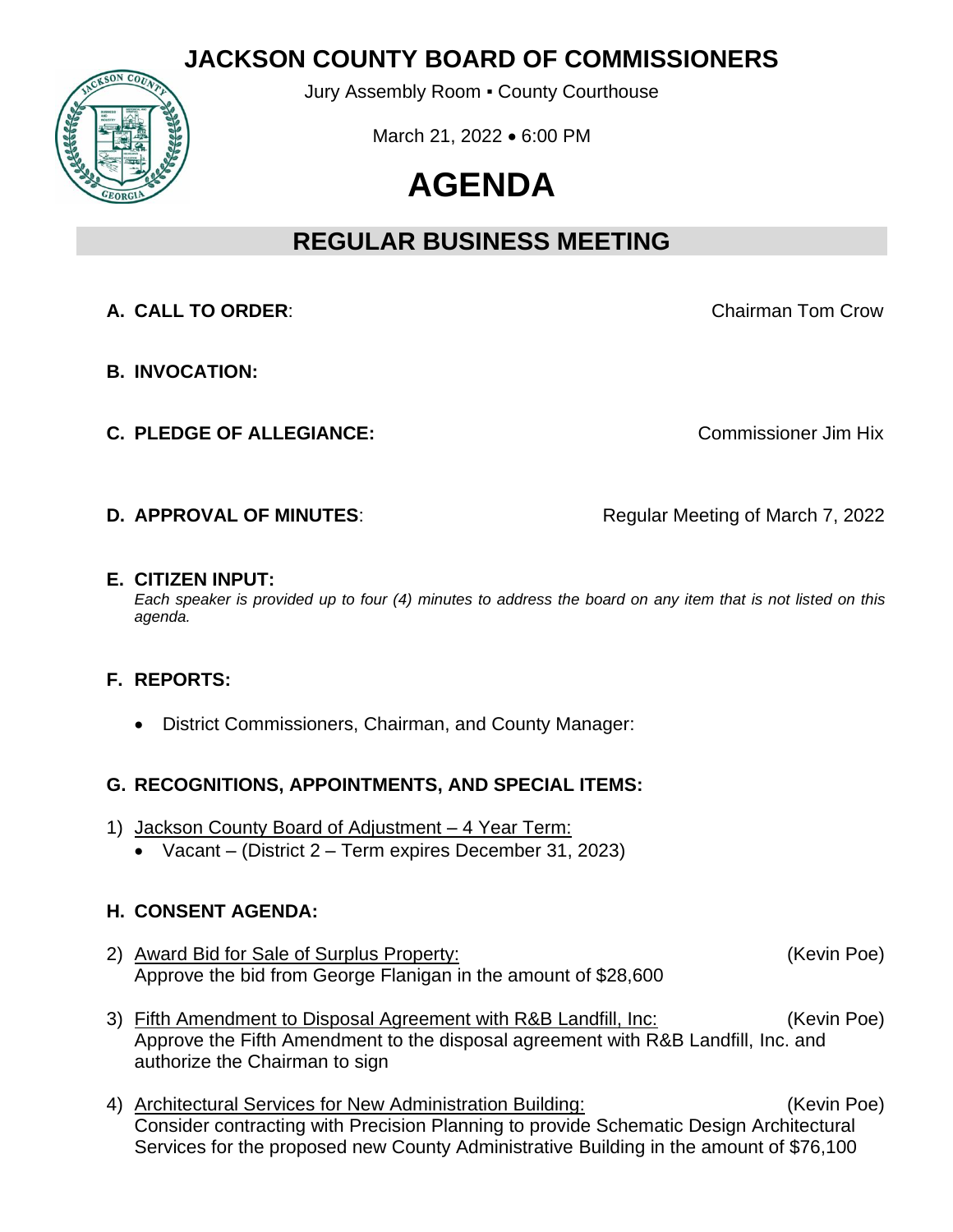5) FY2021 End-of-Year Budget Amendment Resolution: (Kevin Poe) Approve a resolution authorizing the Chairman to approve the FY2021 End-of-Year Operating and Capital budget amendments as attached in conjunction with the FY2021 audit and issuance of the Comprehensive Annual Financial Report

#### **I. ZONING RELATED BUSINESS:**

#### **Unfinished Business:**

6) MA-21-0088 – Whoville Partners, LLC, 577 Old State Road, Pendergrass, GA; 197.276 acres; change the Character Area Map from "Agriculture" to "Urban" and change the Future Land Use Map from "Agricultural/Forestry" to "Industrial". (Map 101/Parcel 015)

Planning Staff Recommendation: Denial Planning Commission Recommendation: Denial

7) RZ-21-0094 – Worley David, Jr., 10447 Hwy. 334, Nicholson, GA; 6.015 acres; rezone from A-2 (Agricultural Rural Farm District) to A-R (Agricultural Residential District) in order to divide property into 2 tracts. (Map 007/Parcel 006B)

Planning Staff Recommendation: Approval with 1 condition Planning Commission Recommendation: Approval with 1 condition

#### **New Business:**

8) MA-21-0093 – Keith Hayes Construction, 4608 Winder Hwy., Jefferson, GA; 2.0 acres; change the Character Area Map from "Suburban" to "Urban" for commercial use. (Map 095/Parcel 028G)

Planning Staff Recommendation: Approval Planning Commission Recommendation: Approval

9) MA-21-0094 – Genuine Mapping & Design, LLC, 9615 Hwy. 53, Braselton, GA; 15.90 acres; change the Future Land Use Map from "Residential" to "Commercial" for a selfservice storage facility. (Map 118/Parcel 024)

Planning Staff Recommendation: Denial Planning Commission Recommendation: Denial

10) MA-21-0095 – EastGroup Properties, 354 Tom White Road, Braselton, GA; 28 acres; change the Character Area Map from "Suburban" to "Urban" and change the Future Land Use Map from "Intensive Agricultural" to "Industrial" for industrial use. (Map 112/Parcel 004)

Planning Staff Recommendation: Approval Planning Commission Recommendation: Approval